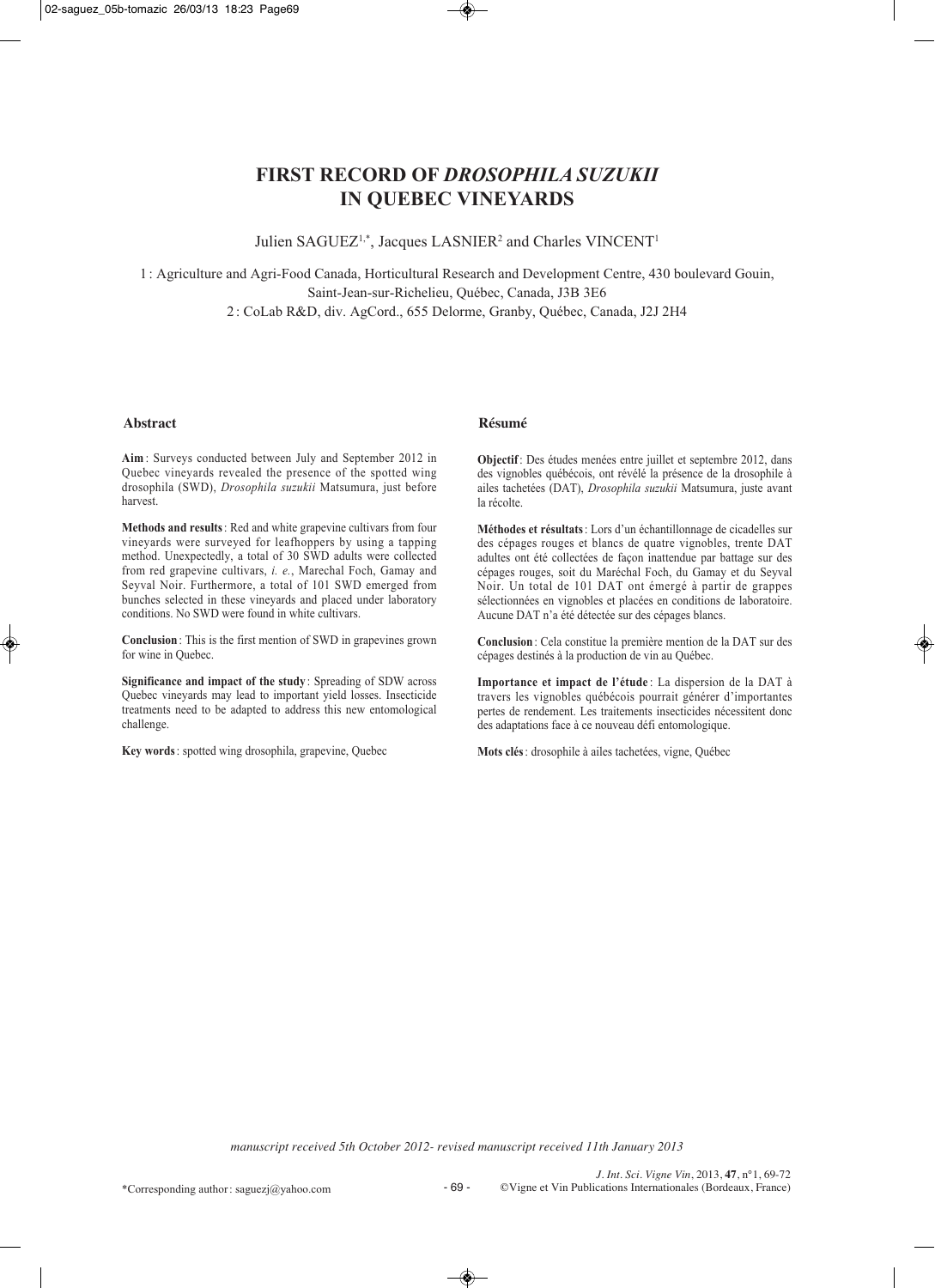## **INTRODUCTION**

The spotted wing drosophila (SWD), *Drosophila suzukii* Matsumura (Diptera, Drosophilidae), is an invasive pest that originates from Asia. In North America, the SWD was first detected in 2008 in California, where it caused serious damage the following years (Lee *et al.*, 2011 ; Pfeiffer *et al.*, 2012; Walsh *et al.*, 2011). Since 2009, this pest has spread across North America. SWD was also detected in 2008 in Europe (Cini *et al.*, 2012) and in 2011 in the French Sauternes vineyards (Rouzes *et al.*, 2012).

In Canada, the Canadian Food Inspection Agency (http://www.inspection.gc.ca) reported the occurrence of SWD in British Columbia, Alberta, Manitoba, Ontario and Quebec. Since its detection in British Columbia in 2009, this pest has spread to eastern Canada but has not yet been detected in Quebec vineyards.

In contrast to other *Drosophila* species, SWD attacks a large variety of healthy and ripening wild and cultivated fruits. Shortly before harvest, *D. suzukii* lays its eggs in healthy fruits such as cherries, strawberries, blueberries, caneberries (including raspberries and blackberries), peaches, grapes and a number of wild fruits. The SWD may cause severe yield losses (Lee *et al.*, 2011; Walsh *et al.*, 2011).

The SWD adults are brown or yellow little (< 4 mm) flies with red eyes. The antennae are short with branched arista. The abdominal segments possess unbroken dark stripes and the last segment is often dark. Males and females can be distinguished by their sexual dimorphism (Pfeiffer *et al.*, 2012). Males possess a single dark spot on

the leading edge of each wing. On the first and second segments of their front legs, males also exhibit two black combs with 3 to 6 teeth parallel to the length of the legs. In contrast, females are deprived of these characteristics but possess a large serrated ovipositor that they used to lacerate the fruit skin. Eggs, larvae and pupae are difficult to identify due to their similarities with other species (Cini *et al.*, 2012). More information is available in Walsh *et al.* (2011).

## **MATERIALS AND METHODS**

## **1. Survey**

During surveys conducted from mid-July to the end of September 2012 on leafhoppers in vineyards, *Drosophila* adults were unexpectedly collected using a tapping method. Briefly, leafhoppers and *Drosophila* were collected by hand tapping grapevine leaves and bunches over an aluminum funnel sprayed with 75° ethanol. Tapping was done in red (Marechal Foch, Gamay, Seyval Noir, Pinot Noir, Lucy Kuhlman, and Baco Noir) and white (Seyval Blanc, Vidal, and Riesling) cultivars of four commercial Quebec vineyards located in Dunham (vineyards 1-3) and Saint-Jacques-le-Mineur (vineyard 4) (Table 1). No *Drosophila* trap was deployed in these vineyards.

## **2. Identification**

When the first *Drosophila* adults were found, pictures were taken under a stereomicroscope (Agriculture and Agri-Food Canada, Saint-Jeansur-Richelieu, Quebec) and emailed to Agriculture and Agri-Food Canada laboratory in Summerland (British Columbia) for preliminary identification. Then, the specimens were sent to the Canadian

| Locality (GPS<br>coordinates) | Vineyard | Cultivar      | Collection date |    |                         |                                          |  |
|-------------------------------|----------|---------------|-----------------|----|-------------------------|------------------------------------------|--|
|                               |          |               | $3-7$ Sept      |    |                         | 10-14 Sept 17-21 Sept 24-28 Sept 1-5 Oct |  |
| Dunham                        |          | Gamay         | $2\delta$       | 2Q | $1 \nsubseteq 2 \nless$ |                                          |  |
| $(45°06' - 72°51')$           |          | Marechal Foch | 1923            |    |                         |                                          |  |
|                               | 2        | Marechal Foch |                 |    | 2913                    |                                          |  |
|                               |          | Seyval Noir   |                 |    | 393                     | 495                                      |  |
|                               | 3        | Seyval Noir   |                 |    | $1\delta$               |                                          |  |
| St-Jacques-le-Mineur          |          | Lucy Kuhlman  |                 |    |                         |                                          |  |
| $(45°13' - 73°26')$           | 4        | Baco Noir     |                 |    |                         |                                          |  |
|                               |          | Pinot Noir    |                 |    |                         | 19                                       |  |

**Table 1. Occurrence of** *D. suzukii* **adults collected by tapping in Quebec vineyards in 2012.**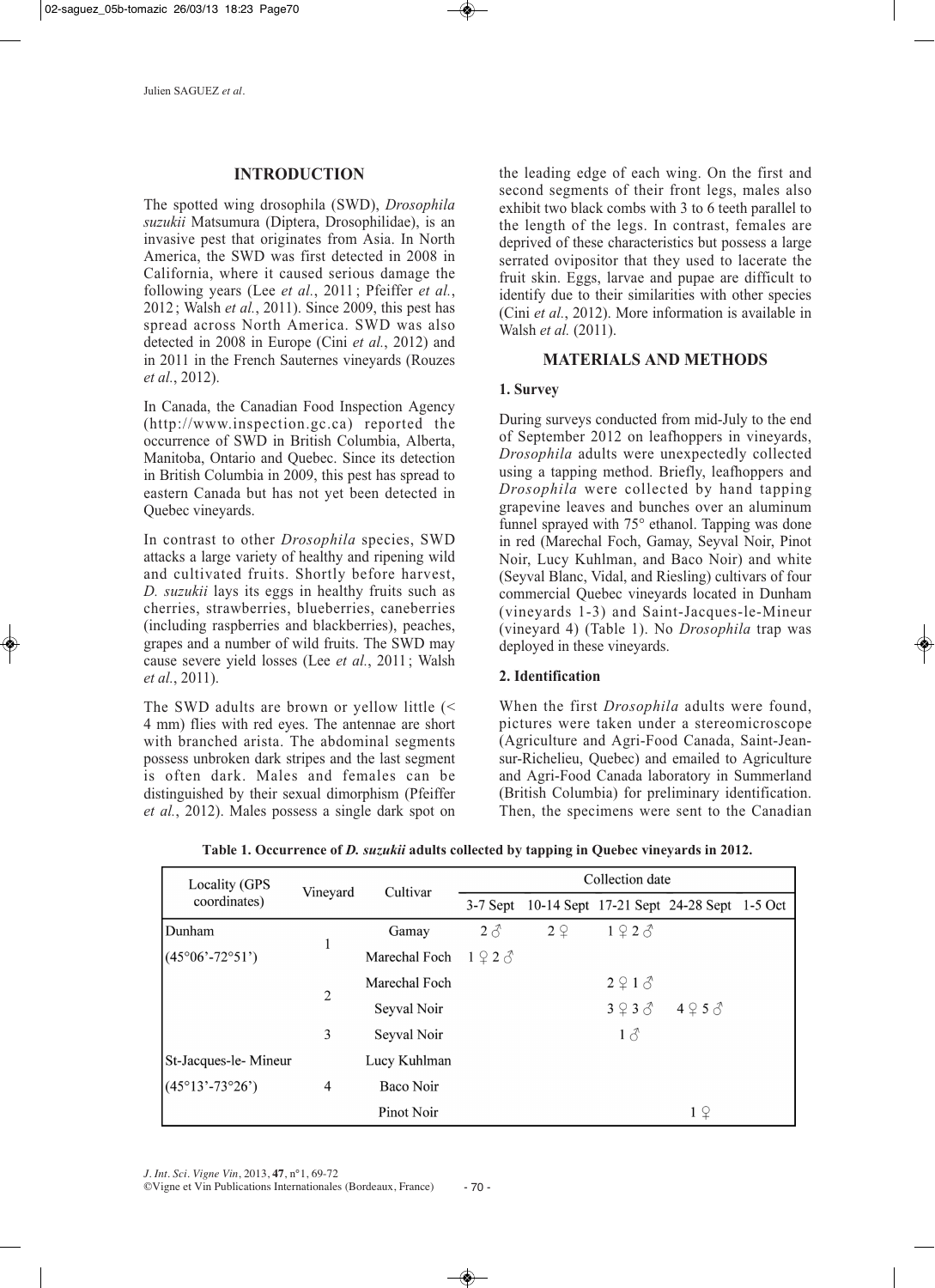| Locality | Vineyard | Cultivar      | Number of bunches | Number of emerging adults  |                           |  |
|----------|----------|---------------|-------------------|----------------------------|---------------------------|--|
|          |          |               |                   | Total number of Drosophila | Drosophila suzukii        |  |
| Dunham   |          | Gamay         |                   | 57                         | $1 \nsubseteq 3$ $\delta$ |  |
|          |          | Marechal Foch | 2                 | 56                         | 3930                      |  |
|          | 2        | Marechal Foch |                   | 74                         | $4 \nbrace 5 \nbrace 3$   |  |
|          |          | Seyval Noir   | 8                 | 526                        | 52 ♀ 30 3                 |  |

**Table 2. Emergence of** *Drosophila* **adults from bunches selected in Quebec vineyards and placed in laboratory conditions in 2012.**

National Collection of Insects & Ottawa Plant Laboratory - Entomology, CFIA (Ottawa, Ontario) to confirm their identity.

### **3. Adult emergence from bunches**

On 21st September 2012, bunches of Marechal Foch, Gamay and Seyval Noir were selected from vineyards 1 and 2 (Table 2), where *Drosophila* were observed. Bunches were placed in laboratory conditions (on sand in ventilated plastic boxes at 20 °C) (Agriculture and Agri-Food Canada, Saint-Jean-sur-Richelieu) for 15 days to observe the emergence of SWD adults.

### **RESULTS**

A total of 30 SWD (14 females and 16 males) were collected by tapping in the four commercial vineyards. The first five SWD adults were collected on 6th September 2012 in vineyard 1 (Table 1) from the red grapevine cultivars Marechal Foch and Gamay. These five specimens were deposited as vouchers in the Canadian National Collection of Insects (Ottawa, Ontario). No specimen was collected after harvest.

A total of 713 *Drosophila* specimens emerged from the bunches placed in laboratory conditions, among which 41 males and 60 females of *D. suzukii* (Table 2). The other specimens were not identified to species.

## **DISCUSSION**

To our knowledge, this is the first report of SWD in grapes cultivated for wine in Quebec. It seems that red cultivars were preferred by SWD over white cultivars.

No SWD adults emerged from bunches collected in 2010 and 2011 in British Columbia and incubated at 20 °C in laboratory conditions (Sweeney and Hueppelsheuser, unpublished data). The authors

concluded that SWD did not represent a risk for grapes under British Columbia conditions. Similarly, no SWD emerged from bunches collected in Sauternes, France (Rouzes *et al.*, 2012). In contrast, we observed SWD adult emergence from bunches collected in Quebec vineyards. This observation implies that SWD is able to complete its life cycle in bunches and suggests that SWD may fly to suitable overwintering sites near cool-climate vineyards.

The presence of SWD also implies that insecticide treatments must be adapted to address this new entomological challenge (Lee *et al.*, 2011; Pfeiffer *et al.*, 2012), especially because *D. suzukii* attacks fruits before and during harvest. In 2012, the Canadian Pest Management Regulatory Agency promptly registered spinosad as adulticide against *D. suzukii*, for application before oviposition in fruits. In Quebec, spinetoram, malathion, cypermethrin and spinosad were recommended in 2012 for different crops. Spreading of the SWD may incur important economic costs due to potential yield losses.

## **CONCLUSION**

Our study demonstrated the occurrence of *D. suzukii* in Quebec vineyards. Further studies should be done to quickly acquire information on the biology, the risks and the sustainable management techniques of SWD in cool-climate vineyards.

**Acknowledgements :** The authors thank Howard Thistlewood (Agriculture and Agri-Food Canada – Summerland, British Columbia) and Bradley Sinclair (Canadian National Collection of Insects & Ottawa Plant Laboratory - Entomology, CFIA, Ottawa, Ontario) for identification of the specimens. They also thank the participating growers for access to their vineyards.